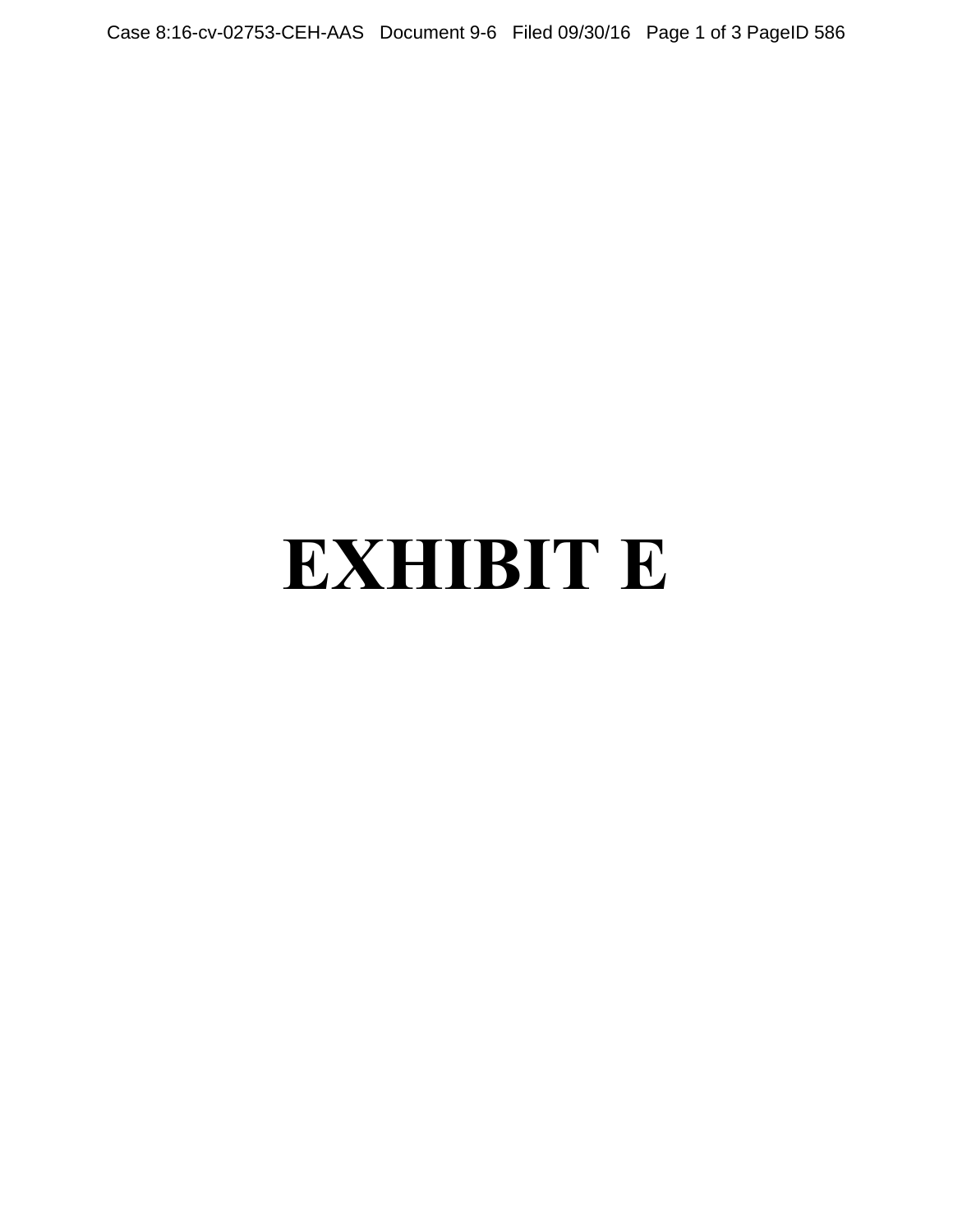Florida High School Athletic Association 1801 NW 80th Blvd., Gainesville, FL 32606 Tel (352)372-9551 Fax (352)373-1528 [www.fhsaa.org](http://www.fhsaa.org/)



## **JANUARY 27, 2016**

## **FHSAA STATEMENT REGARDING PRAYER OVER PA SYSTEM**

The FHSAA has always accommodated pre- and post-game on-field prayer opportunities for its member schools. In regard to the recent issue involving two private Christian high school football teams at the Florida High School Football State Championships, here are the facts:

- **The FHSAA received a request for a prayer to be lead over the PA system at The Citrus Bowl.**
- **The request for prayer to be lead publicly over the PA system was denied, in accordance with a prior U.S. Supreme Court decision (Texas, 2000) and Florida Statutes.**
- **The FHSAA presented alternative options for team prayers, including on-field prayer, in lieu of the publicly lead prayer, as requested, over the PA system.**
- **Representatives of each participating school accepted the FHSAA's alternative options to the initial request.**
- **Both teams participated in a personally lead on-field organized prayer prior to and following**

**the 2A State Championship game at The Citrus Bowl.**

The Florida High School Athletic Association (FHSAA) acted in accordance with a prior U.S. Supreme Court decision and Florida Statutes. The FHSAA, as host and coordinator of the event, is statutorily a "State Actor", and according to state and federal law, cannot legally permit or grant permission for the requested activity over the PA system.

## *About the FHSAA*

*The Florida High School Athletic Association supervises and regulates interscholastic athletic programs for high school students at member public, private and charter schools. The organization also recognizes and honors academic achievement among student-athletes at almost 800 middle, junior and senior high schools statewide. Headquartered in Gainesville, it is the official governing body for interscholastic athletics in Florida.*